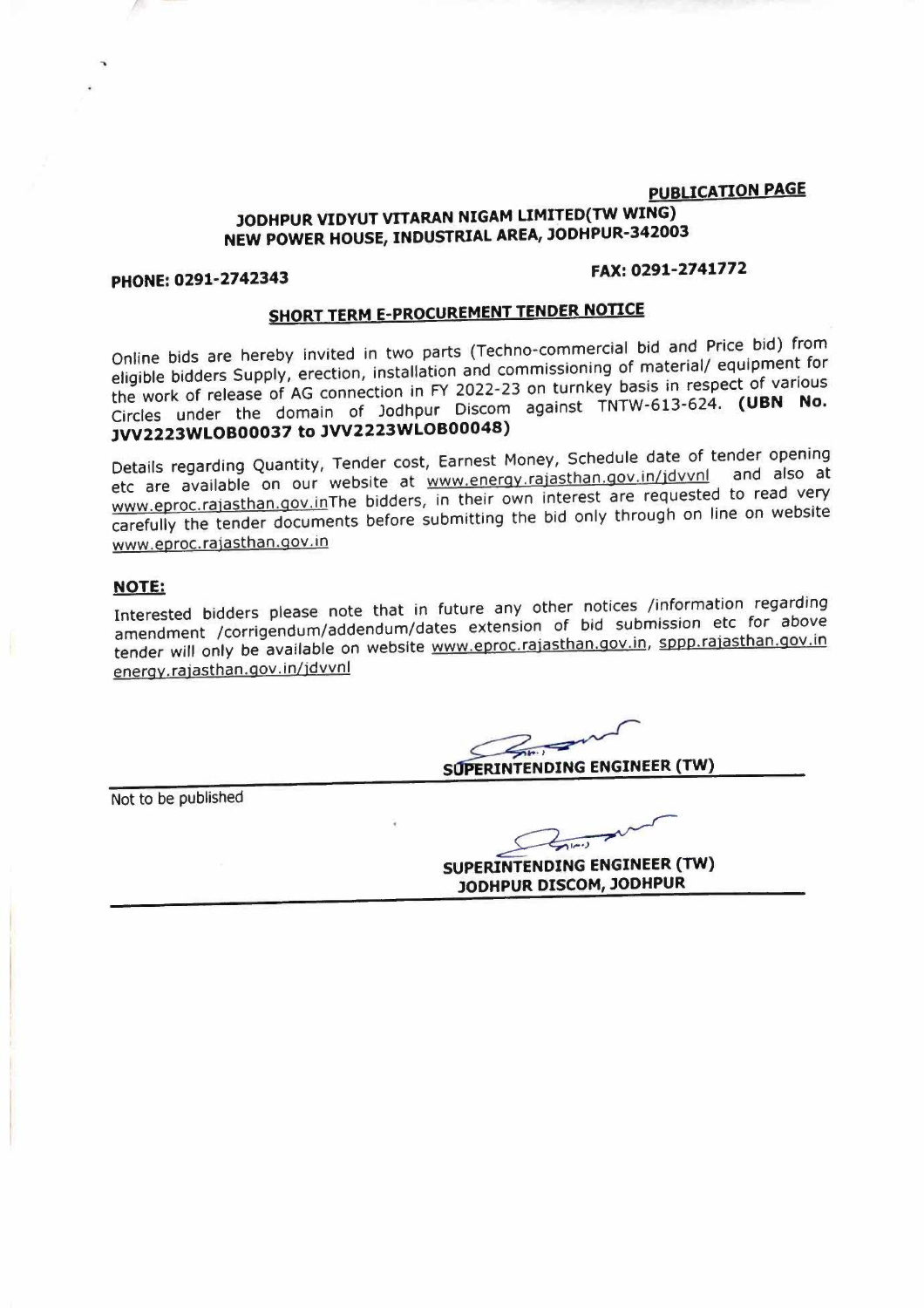प्रकाशनहेतु

# जोधपुर विद्युत वितरण निगम लिमिटेड (टीडब्लू शाखा) नया पावर हाऊस परिसर, हैवी इडस्ट्रीयल एरीया, जोधपुर- 342003

दरभाष : 0291-2742343 फैक्स :- 0291-2741772 इमेल: secircjdvvnl@gmail.com

## अल्पकालिक ई- निविदा सूचना

ई- निविदा दो भागों में (तकनीकी- वाणिज्यिक), जोधपुर डिस्कॉम के अन्तर्गत विभिन्न सर्कलो में वित्तीय वर्ष 2022-23 में कृषि कनेक्शन जारी करने के लिए सामग्री / उपकरण की आपूर्ति, निर्माण, स्थापना और कमीशनिंग के कार्य हेतु टीएन संख्या- 613 से 624 के तहत योग्य निविदादाताओं से टर्नकी आधार पर आमंत्रित किए जाते हैं ( यू बी एन नंबर: JVV2223WLOB00037 से **JVV2223WLOB00048)** 

अन्य विवरण जैसे निविदा मुल्य, धरोहर राषि, निविदा प्रस्तुत करने / खुलने की तिथि का विवरण इत्यादि वेबसाईट www.energy.rajasthan.gov.in/jdvvnlएक www.eproc.rajasthan.gov.inद्वारा जानीजा सकती हैं।निविदाकर्ताओं को उनके स्वयं के हित में सलाह दी जाती है की ऑन लाइन www.eproc.rajasthan.gov.inपर निविदा डालने से पहले निविदा दस्तावेजों का सावधानी पूर्वक अध्यन्न कर ले

सुचारू भविष्य में इन् निविदाओं से सम्बंधित किसी भी प्रकार के संशोधन तिथि बढ़ने की जानकारी आदि केवल वेबसाइट www.energy.rajasthan.gov.in/jdvvnl www.sppp.rajasthan.gov.in एवं www.eproc.rajasthan.gov.in पर उपलब्ध करायी जायेगी ।

 $\epsilon$ .<br>अधीक्षण अभिंयता(टीडब्लू)

प्रकाशन हेत नहीं

अधीक्षण अभिंयता (टीडब्लू) जोधपुर डिस्काम, जोधपुर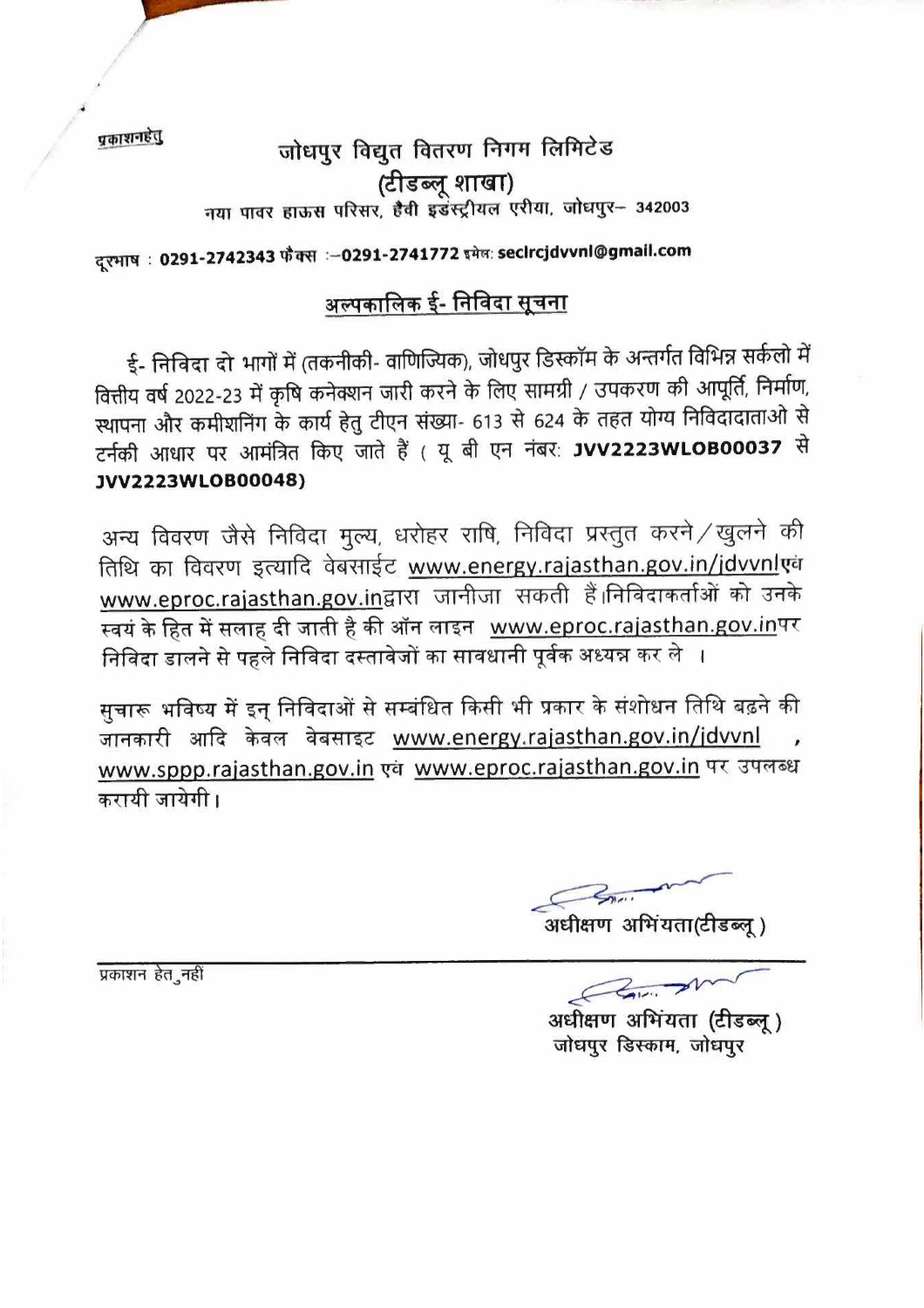*• -41.*  $\frac{1}{2}$ 

**JODHPUR VIDYUT VITRAN NIGAM LTD.**<br>Corporate Identity Number (CIN) -U40109RJ2000SGC016483<br>Regd. Office: New Power House, Jodhpur- 342003

~~-\ Corporate Identity Number (CIN) -U40109RJ2000SGC016483 ~ ~ Regd. Office: New Power House, Jodhpur- 342003 ' ! **OFFICE OF THE SUPERINTENDING ENGINEER (TW)** 

Phone No: 0291-2742343, Fax No: 0291-2741772 E-mail: seclrcjdvvnl@gmail.com, Web site: https://energy.rajasthan.gov.in/jdvvnl

No: JdVVNL/ JU/SE (TW)/F.**TN TW- 613-624/ D.** 2.06 Date 09- 05- 2022

 $\ddot{1}$ 

**To,** 

## **All Intending Bidders,**

# **Subject:-Amendment in bidding documents of TN TW 613 to 624**

The amendment in bidding documents/ tender specification are hereby issued in the already floated tender specification of TN TW 613 to 624.

The item mentioned in the existing tender specification/ bidding documents shall be read as mentioned below and other particulars in the already uploaded tender specification will remains same.

# **Amendment in Biding Documents/ PQR/BoQ (wherever applicable)**

The details of tender, Bid Security, Tender Fees & Cost of Bidding Documents are as under:-

| Sr.<br>No.     | <b>TN</b><br>No. | Name of Circle/<br><b>Division</b>                    | No. of AG<br>Connect-<br>ions | <b>Total Estimated</b><br><b>Cost of Work</b><br>(in Rs.) | <b>Tender</b><br><b>Process</b><br>ing Fees<br>(in Rs.) | Cost of<br><b>Bidding</b><br><b>Document</b><br>(in Rs) | <b>Bid Security</b><br>Amount/<br><b>EMD</b><br>(in Rs.) |
|----------------|------------------|-------------------------------------------------------|-------------------------------|-----------------------------------------------------------|---------------------------------------------------------|---------------------------------------------------------|----------------------------------------------------------|
| $\mathbf{1}$   | TNTW-<br>613     | Jodhpur DC<br>(Balesar)                               | 2453                          | 42,38,50,991.45                                           | $1,180/-$                                               | $2950/-$                                                | 84,77,020 -                                              |
| $\overline{2}$ | TNTW-<br>614     | Jodhpur DC<br>(Mathania)                              | 2686                          | 48,54,99,568.44                                           | $1,180/-$                                               | $2950/-$                                                | 97,09,991                                                |
| $\overline{3}$ | TNTW-<br>615     | Jodhpur DC<br>(Phalodi)                               | 3358                          | 63,47,62,165.94                                           | $1,180/-$                                               | $2950/-$                                                | $1,26,95,243$ -                                          |
| $\overline{4}$ | TNTW-<br>616     | Jalore (Bhinmal,<br>Raniwara,<br>Sanchore)            | 2549                          | 42,71,34,450.58                                           | $1,180/-$                                               | $2950/-$                                                | $85,42,689$ -                                            |
| 5              | TNTW-<br>617     | Barmer<br>(Barmer, Balotra,<br>Siwana,<br>Gudamalani) | 3076                          | 65,05,31,886.63                                           | $1,180/-$                                               | $2950/-$                                                | 1,30,10,638                                              |
| 6              | TNTW-<br>618     | Jaisalmer,<br>(Jaisalmer)                             | 2296                          | 68,46,14,809.30                                           | $1,180/-$                                               | $2950/-$                                                | 1,36,92,296                                              |
| $\overline{7}$ | TNTW-<br>619     | <b>Bikaner DC</b><br>(Nokha,<br>Dist Div-II)          | 2481                          | 50,61,47,079.90                                           | $1,180/-$                                               | $2950/-$                                                | $1,01,22,942$ $\left\{ -$                                |
| 8              | TNTW-<br>620     | <b>Bikaner DC</b><br>(Khajuwala)                      | 2315                          | 38,82,65,739.86                                           | $1,180/-$                                               | $2950/-$                                                | $77,65,315$ -                                            |
| $\overline{9}$ | TNTW-<br>621     | Hanumangarh<br>(Hanumangarh,<br>Sangaria)             | 2418                          | 37, 23, 30, 180. 72                                       | $1,180/-$                                               | $2950/-$                                                | 74,46,604                                                |
| 10             | TNTW-<br>622     | Hanumangarh<br>(Nohar)                                | 4666                          | 71,96,07,898.00                                           | $1,180/-$                                               | $2950/-$                                                | 1,43,92,158                                              |
| 11             | TNTW-<br>623     | Sri Ganganagar<br>(Suratgarh)                         | 5494                          | 1,49,75,46,431.46                                         | $1,180/-$                                               | $2950/-$                                                | $2,99,50,929$ –                                          |
| 12             | TNTW-<br>624     | Churu<br>(Sardarsahar)                                | 3340                          | 73,69,35,363.56                                           | $1,180/-$                                               | $2950/-$                                                | $1,47,38,707$ –                                          |
| Total          |                  |                                                       | 37132                         | 7,52,72,26,565.84                                         |                                                         |                                                         |                                                          |

**Page 1 of 2** 

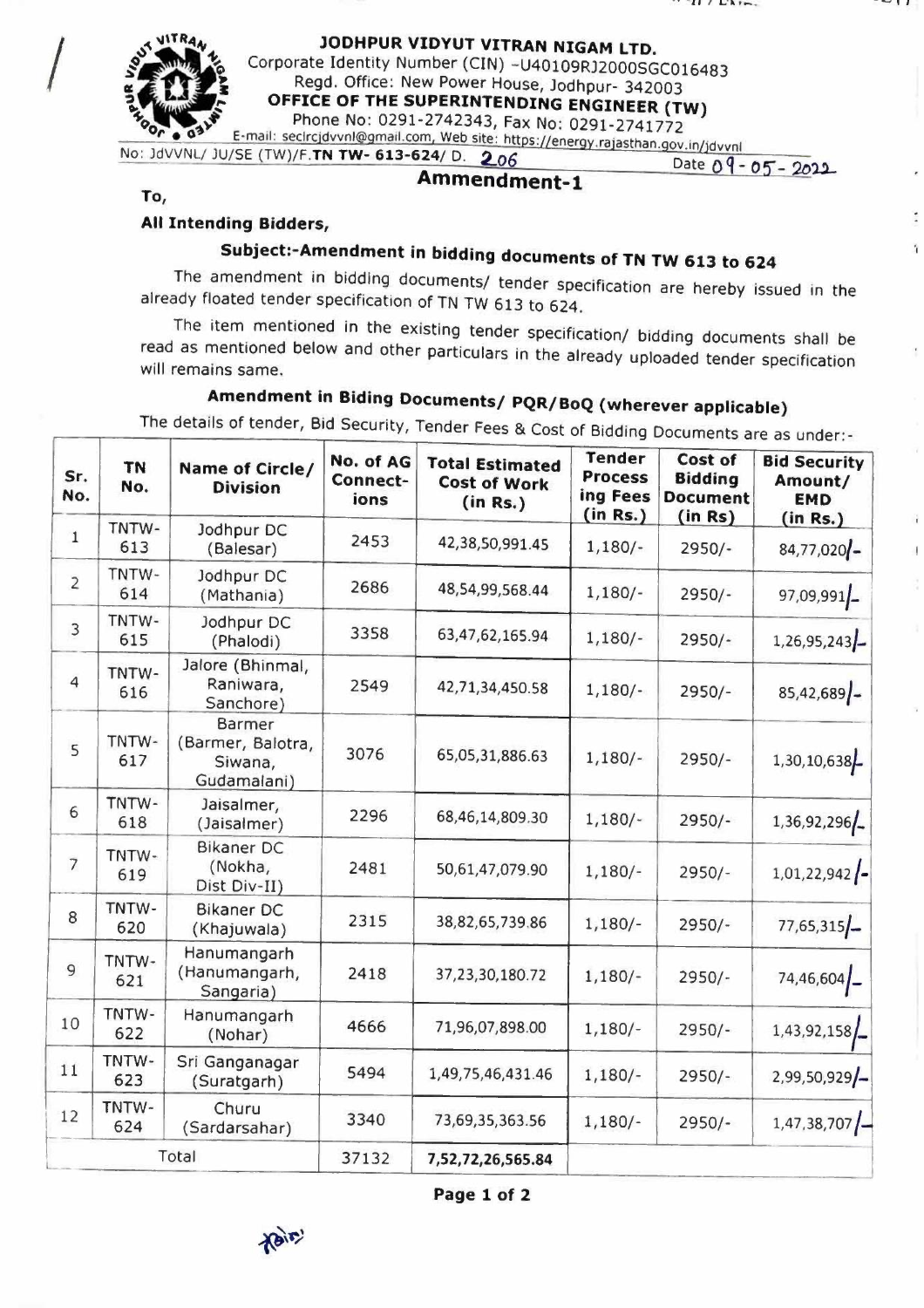# **Note:- Maximum participation by a bidder is limited to 2(Two) Tenders.**

This is issued without prejudice to any other terms & conditions of the subject bidding documents.

ed to 2(Two) 1<br>rms & condition<br>**EXALC: A. K.**<br>JODHPUR DIS conditions of the sub-**(Er. A. K. RAMNANI) SUPERINTENDING ENGINEER (TW) JODHPUR DISCOM, JODHPUR** 

Copy submitted / forwarded to the following for information & necessary action:-

- 1. The Superintending Engineer {IT), Jodhpur Discom, Jodhpur with the request to arrange hosting of this amendment at Nigam's website.
- 2. The Sr. Accounts Officer (TW/ CPC), Jodhpur Discom, Jodhpur.

,--

DDHPUR DISCOM, JODHPUR<br>
DIE & necessary action:-<br>
, Jodhpur with the request to<br>
site.<br>
M, Jodhpur.<br>
ERINTENDING ENGINEER (TV<br>
DDHPUR DISCOM, JODHPUR **SUPERINTENDING ENGINEER (TW) JODHPUR DISCOM, JODHPUR** 

ì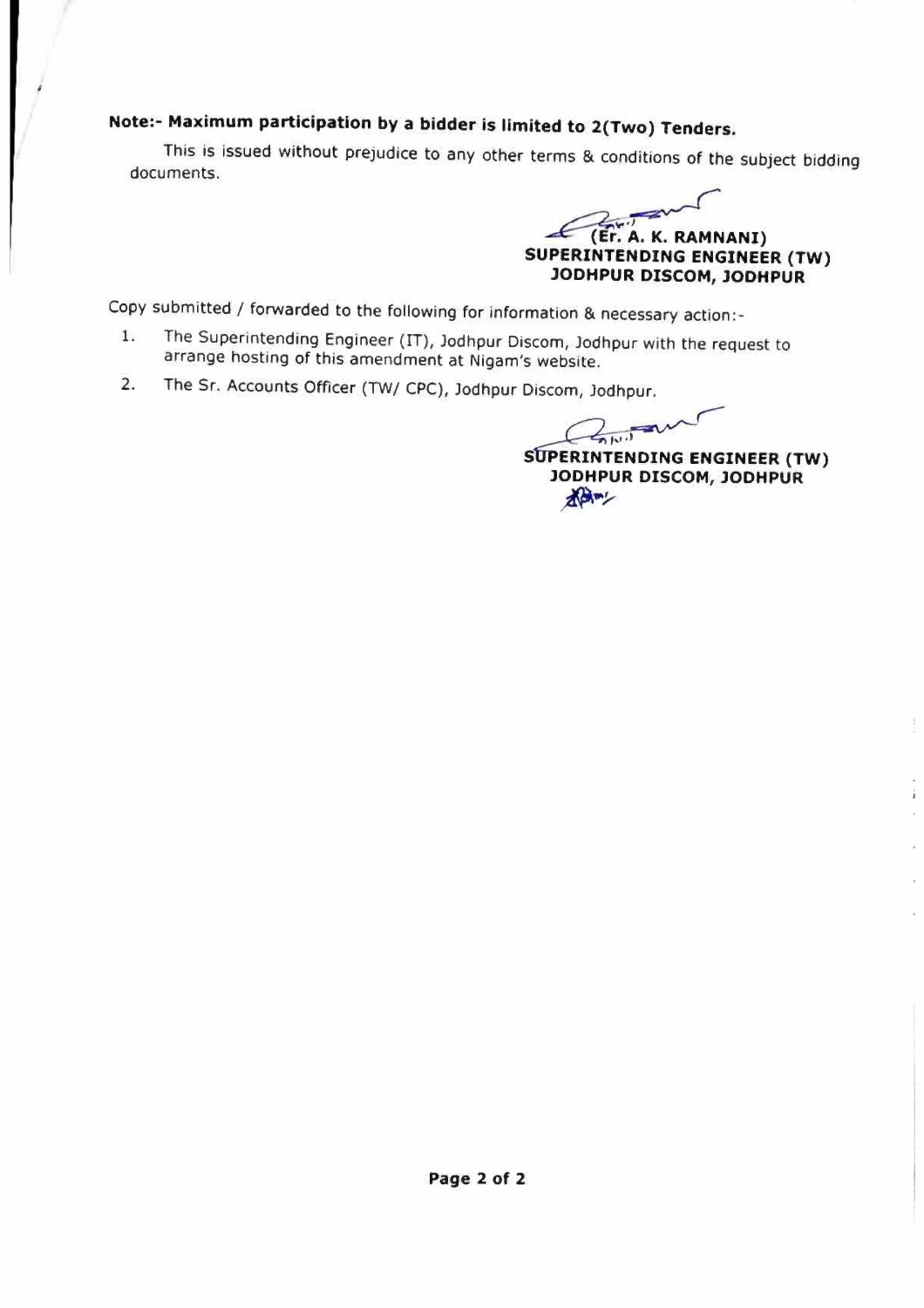**SPPP WEB- PAGE** 



 $\mathbb{I}$ 

**JODHPUR VIDYUT VITRAN NIGAM LTD.**<br>Corporate Identity Number (CIN) -U40109RJ2000SGC016483 SPPP WITRAM<br>200HPUR VIDYUT VITRAN NIGAM LTD.<br>2009 Corporate Identity Number (CIN) -U40109RJ2000SGC016483<br>2003 OFFICE OF THE SUPERINTENDING ENGINEER (TW)<br>291-2741772<br>Phone No: 0291-2742343, Fax No: 0291-2741772 Regd. Office: New Power House, Jodhpur- 342003 **OFFICE OF THE SUPERINTENDING ENGINEER (TW)** Phone No: 0291-2742343, Fax No: 0291-2741772 E-mail: seclrcjdvvnl@gmail.com, Web site: https://energy.rajasthan.gov.in/jdvvnl

No: JdVVNL/ JU/SE (TW)/F. TN TW- 613-624/ D. **15.9** Date 28.04·2022

## **E-PROCUREMENT SHORT TERM TENDER NOTICE**

Techno-commercial and Price short term e-Bids are invited from eligible bidders for following work on Labour Rate Basis:-

**Name of work:** "Supply, erection, installation and commissioning of material/ equipment for the work of release of AG connection in FY 2022-23 on turnkey basis in respect of various Circles under the domain of Jodhpur Discom"

| Sr.<br>No.     | <b>TN</b><br>No. | Name of Circle/<br><b>Division</b>                           | Approx.<br>No. of AG<br>Connect-<br>ions to be<br>released | <b>Total Estimated</b><br><b>Cost of Work</b><br>(in Rs.) | <b>Tender</b><br><b>Process</b><br>ing Fees<br>(in Rs.) | Cost of<br><b>Bidding</b><br><b>Document</b><br>(in Rs) | <b>Bid Security</b><br>Amount/<br><b>EMD</b><br>(in Rs.) |
|----------------|------------------|--------------------------------------------------------------|------------------------------------------------------------|-----------------------------------------------------------|---------------------------------------------------------|---------------------------------------------------------|----------------------------------------------------------|
| $\mathbf{1}$   | TNTW-<br>613     | Jodhpur DC<br>(Balesar)                                      | 2453                                                       | 36,60,50,181.37                                           | $1,180/-$                                               | $2950/-$                                                | $73,21,004/$ -                                           |
| $\overline{2}$ | TNTW-<br>614     | Jodhpur DC<br>(Mathania)                                     | 2686                                                       | 45,95,47,052.44                                           | $1,180/-$                                               | $2950/-$                                                | 91,90,941/                                               |
| 3              | TNTW-<br>615     | Jodhpur DC<br>(Phalodi)                                      | 3358                                                       | 61,66,91,061.75                                           | $1,180/-$                                               | $2950/-$                                                | $1, 23, 33, 821/ -$                                      |
| $\overline{4}$ | TNTW-<br>616     | Jalore (Bhinmal,<br>Raniwara,<br>Sanchore)                   | 2549                                                       | 38,00,32,406.56                                           | $1,180/-$                                               | $2950/-$                                                | 76,00,648/-                                              |
| 5              | TNTW-<br>617     | <b>Barmer</b><br>(Barmer, Balotra,<br>Siwana,<br>Gudamalani) | 3076                                                       | 59,55,94,269.01                                           | $1,180/-$                                               | $2950/-$                                                | 1, 19, 11, 885/                                          |
| 6              | TNTW-<br>618     | Jaisalmer,<br>(Jaisalmer)                                    | 2296                                                       | 66,37,79,301.01                                           | $1,180/-$                                               | $2950/-$                                                | $1,32,75,586/ -$                                         |
| $\overline{7}$ | TNTW-<br>619     | <b>Bikaner DC</b><br>(Nokha,<br>Dist Div-II)                 | 2481                                                       | 46,83,94,669.87                                           | $1,180/-$                                               | $2950/-$                                                | 93,67,893/-                                              |
| 8              | TNTW-<br>620     | <b>Bikaner DC</b><br>(Khajuwala)                             | 2315                                                       | 32,53,02,296.51                                           | $1,180/-$                                               | $2950/-$                                                | 65,06,046/-                                              |
| 9              | TNTW-<br>621     | Hanumangarh<br>(Hanumangarh,<br>Sangaria)                    | 2418                                                       | 32,04,18,260.39                                           | $1,180/-$                                               | $2950/-$                                                | $64,08,365/$ -                                           |
| 10             | TNTW-<br>622     | Hanumangarh<br>(Nohar)                                       | 4666                                                       | 63,07,62,616.79                                           | $1,180/-$                                               | $2950/-$                                                | $1,26,15,252/$ -                                         |
| 11             | TNTW-<br>623     | Sri Ganganagar<br>(Suratgarh)                                | 5494                                                       | 1,39,05,12,670.72                                         | $1,180/-$                                               | $2950/-$                                                | $2,78,10,253/ -$                                         |
| 12             | TNTW-<br>624     | Churu<br>(Sardarsahar)                                       | 3340                                                       | 70,38,86,553.01                                           | $1,180/-$                                               | $2950/-$                                                | 1,40,77,731/                                             |